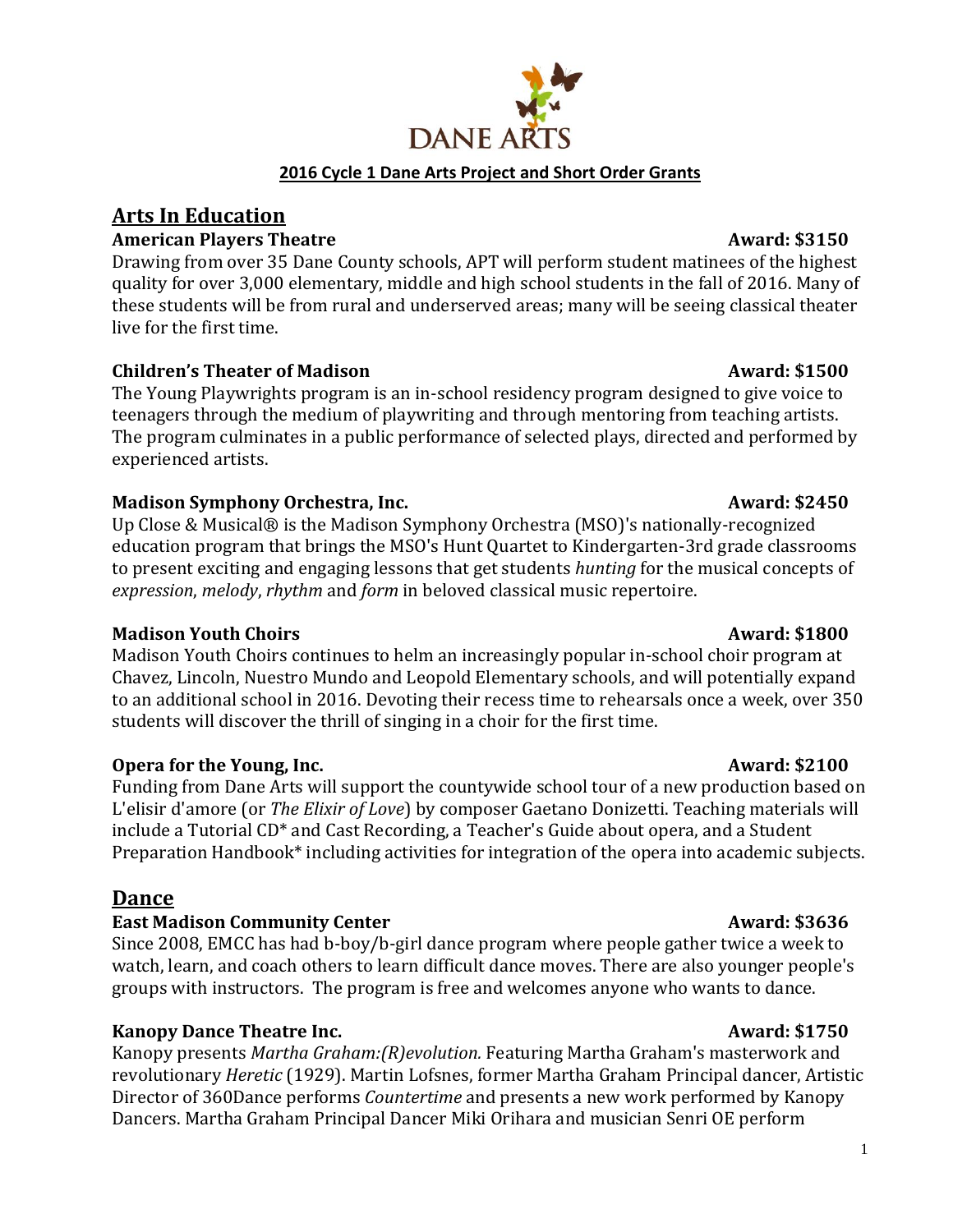# **Madison Contemporary Vision Dance Award: \$2420**

For the 2016 performance season, Madison Contemporary Vision Dance Company will be exploring the theme of "Madison Memoirs" and how just one person can positively impact our community. MCVD will be telling the stories of 6 Dane County residents through performances, workshops and classes.

## **UW Madison Dance Department**  Award: \$2868

Performing Ourselves is a dance outreach project based in Madison, WI. The program employs UW undergraduate dance students to teach dance and wellness curriculum to girls in local community centers. Performing Ourselves combines dance education, dance/movement therapy principles and performance to empower underserved girls in the areas of embodiment, self-concept and resiliency.

# **Theater**

### **Four Seasons Theatre Award: \$1560**

Four Seasons Theatre closes our 11th season with Monty Python's SPAMLOT, a production that will showcase the work of Madison area theatre professionals - singers and actors, a talented production team, and an orchestra of local musicians- in a weekend of performances in Shannon Hall at the Wisconsin Union Theater.

# **Music Theatre of Madison Award: \$612**

MTM will present the Madison premiere of William Finn's A NEW BRAIN with an ensemble of Madison based professional artists.

# **Oregon Straw Hat Players** Award: \$837.6

OSHP presents *Big* Fish*,* bringing to life Edward Bloom's incredible, larger-than-life tales and adventures that he tells his son Will, who is expecting his first child. A heartfelt and powerful musical about the struggles of a father and son to understand each other.

# **Verona Area Community Theater Inc.** The Community of the Award: \$750

Verona Area Community Theater presents Mary Poppins on June 17-25, 2016 at the Verona Area Performing Arts Center at 7:30 Pm and a matinee at 2:00 on June 19. The huge cast of singers and dancers will have you singing and tapping your toes.

# **Music**

# **DANE ARTS**

collaboration from her *Resonance*. Kanopy's Artistic Directors Lisa Thurrell and Robert E Cleary present *Cassandra's Cry* and *Fear is the Enemy.*

### **Madison Ballet Award: \$975**

Madison Ballet's "Behind the Curtains" is a full-length performance of the holiday classic, "The Nutcracker," presented specifically for students. Combining a full-length professional ballet performance with a pre-performance Study Guide, "Behind the Curtains" provides students with a one-of-a-kind opportunity for a deeper understanding of dance and the art of ballet.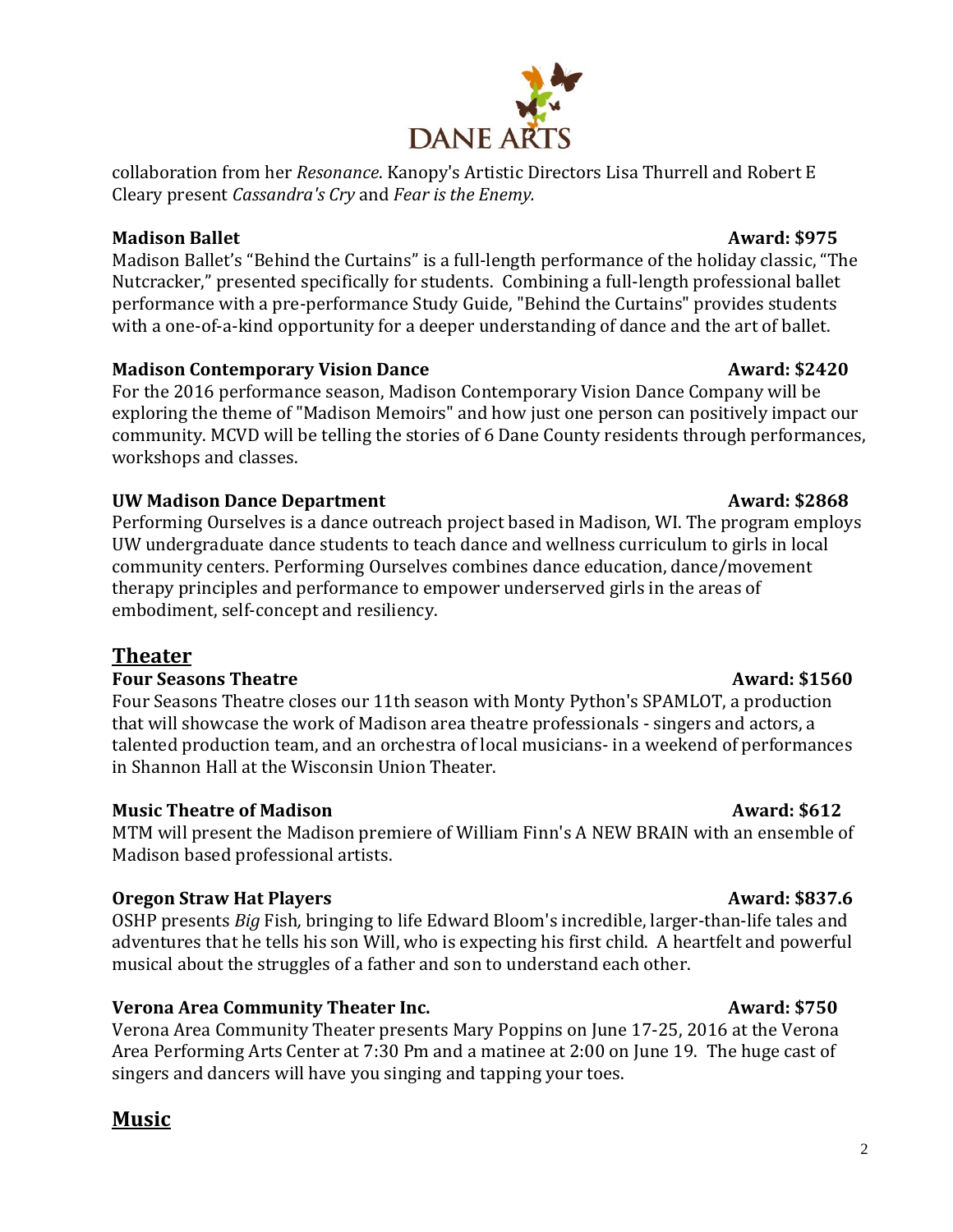# **4 Lakes Traditional Music Collective Award: \$1800**

Charming and locally grown, the Maple Sugar Traditional Music Festival will bring a wellknown headliner artist to their 8/5-6/2016 festival stage. Nestled in the prairie at Lake Farms Park, Madison, Wisconsin, the festival will draw musicians and families to revel in the joy of traditional music through concerts, workshops, and dance.

### **Bach Dancing & Dynamite Society Award: \$3150**

Bach Dancing & Dynamite Society combines musicians from around the country, varied repertoire, and delightful surprises creating "serious fun." Scattered throughout our season, in 12 concerts and three outreach events, our "25th Silver Jubilee" will feature many audience favorites from our last 24 years—thrilling works that helped define who BDDS is.

### **Black Marigold Wind Quintet**  Award: \$300

Short Order Project Grant from Dane Arts to support a commission project that serves to create new work for the contemporary wind quintet repertoire and to engage non-traditional classical audiences through an appealing theme and expansion of a concert series to include less formal performance venues.

## **Capitol City Band Association** Award: \$2400

The Capitol City Band will present two free patriotic concerts on Thursday June 30 and Saturday July 2 as a "Tribute to the Troops, then and now" as a way for the community to salute Wisconsin Veterans, all veterans, through music. The band will specifically give tribute to the Veterans of the Vietnam era (Welcome Home Vietnamese Vets). It is the 50th year of the Vietnam War. The band will play some music selections of the 1960s specifically requested by the Veterans.

### **City of Madison Award: \$975**

Tunes at Monona Terrace offers opportunities for the public to enjoy the spirit of Dane County in a world class venue at no charge. The series celebrates the heyday of dance and musical shows, drawing thousands of seniors and dance enthusiasts of all ages, some physically challenged, due to the no cost aspect and ease of accessibility.

### **Fresco Opera Theatre Award: \$2400**

Fresco takes opera from the concert stage and brings it to you, performing the classics in your neighborhood! As the garage door opens, sit back and enjoy the art so many have for hundreds of years - without leaving the comfort of your community! Garage Opera is portable, without sacrifice.

# **Friends of Allen Centennial Gardens, Inc.** Award: \$1080

Madison's new concert series, SUMMER SUNDAYS IN THE GARDEN, will offer jazz and classical chamber music every other Sunday afternoon beginning with the summer solstice and concluding with the autumnal equinox, June through September. Free and open to the public, the series will take place in the inspiring natural surrounds of the English Garden at Allen Centennial Gardens, and will feature the area's best local musicians.

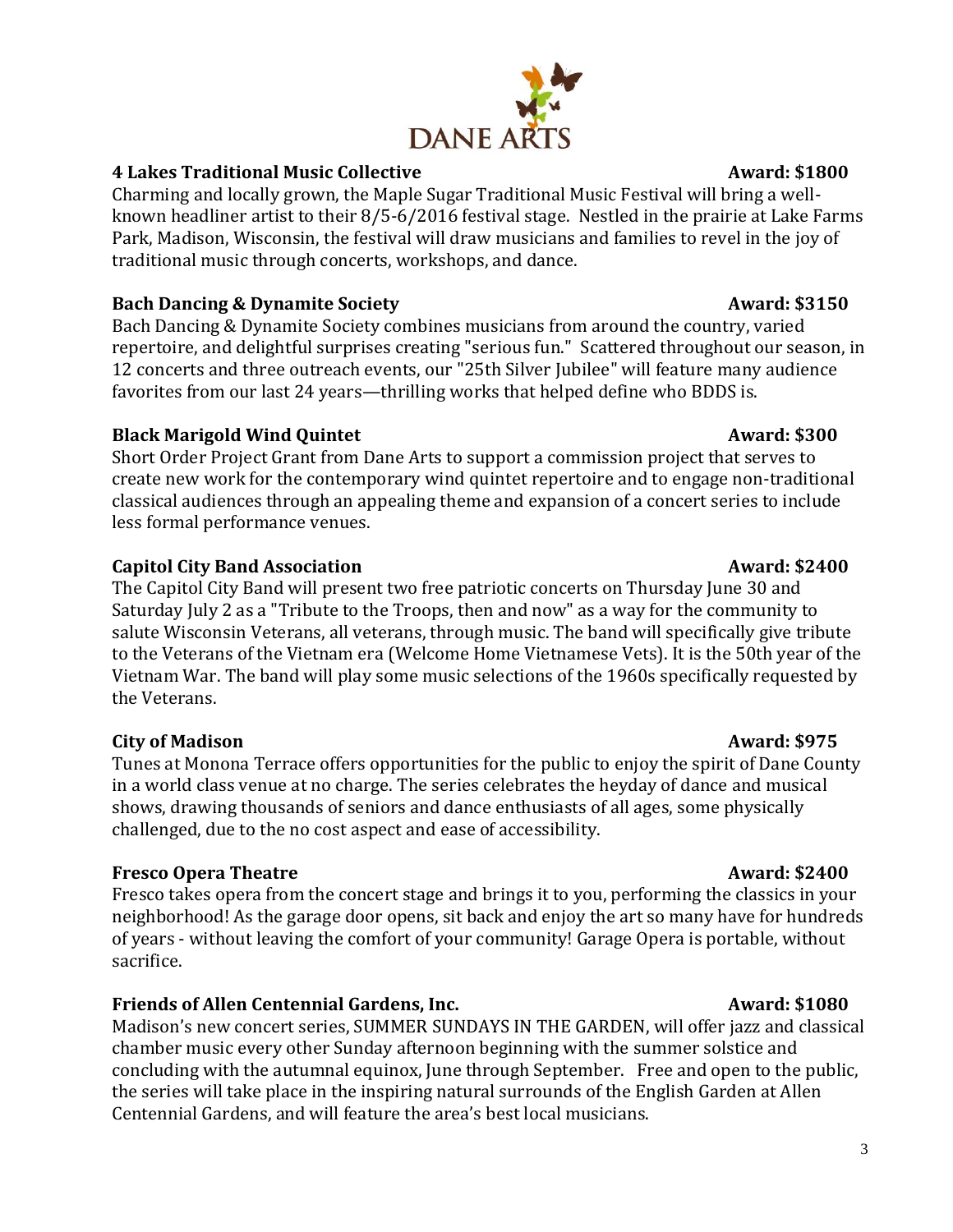# **Greater Madison Jazz Consortium Award: \$2400**

Strollin' is a mini-festival that presents 8-9 hours of stylistically-diverse jazz performances at indoor and outdoor venues in "walkable" local commercial districts, with no cover charges, enabling music fans to stroll from venue to venue to sample the music. This project presents Strollin' events in Verona, Middleton, and Downtown Madison.

# **Jazz at Five Inc.** Award: \$2040

Jazz at Five outdoor concert series begins the second Wednesday of August. Join us at the top of State Street and enjoy FREE jazz performances each week from award winning national and regional acts, as well as the best local jazz musicians Madison has to offer. Come experience the sounds of summer in Madison!

# **Madison Blues Society Award: \$1938**

The Madison Blues Society will hold its 14th Annual Blues Picnic on Saturday, June 18, 2015 from noon to 9pm in Warner Park, a free event featuring six bands, including the "Blues Kids," in celebration of an art both universal in appeal and uniquely American in origin. Dancing will be encouraged.

# **Madison Choral Project Award: \$1200**

The Madison Choral Project, a fully professional choir, will welcome a diverse audience to a winter concert series celebrating multiple faith traditions through carefully curated selections of choral music, spoken readings, and audience-participation singing.

# **Madison Early Music Festival Award: \$2700**

The Madison Early Music Festival welcomes The Newberry Consort for "The Loves of Queen Elizabeth," a multidisciplinary arts event that brings together the 1912 silent film starring Sarah Bernhardt with an Elizabethan soundtrack performed live by a 5-piece violin ensemble and soprano Ellen Hargis. In addition to performing, members of The Newberry Consort will teach techniques and small ensemble classes throughout the week.

# **Madison Music Collective Award: \$1575**

The Madison Music Collective (**MMC**) will be presenting five "Jazz With Class" presentations at the 2016 Isthmus Jazz Festival and two "Jazz On A Sunday" concerts this fall. We will also cosponsor four "InDIGenous Concert Series" performances with the Greater Madison Jazz Consortium (**GMJC**).

# **Madison Opera, Inc. Award: \$3675**

Individuals and families come from all over Dane County and beyond to attend Opera in the Park. With its free admission and comfortable, convenient, and beautiful outdoor setting, Opera in the Park has demographics similar to the demographics of Dane County as a whole.

# **Make Music Madison Award: \$3104**

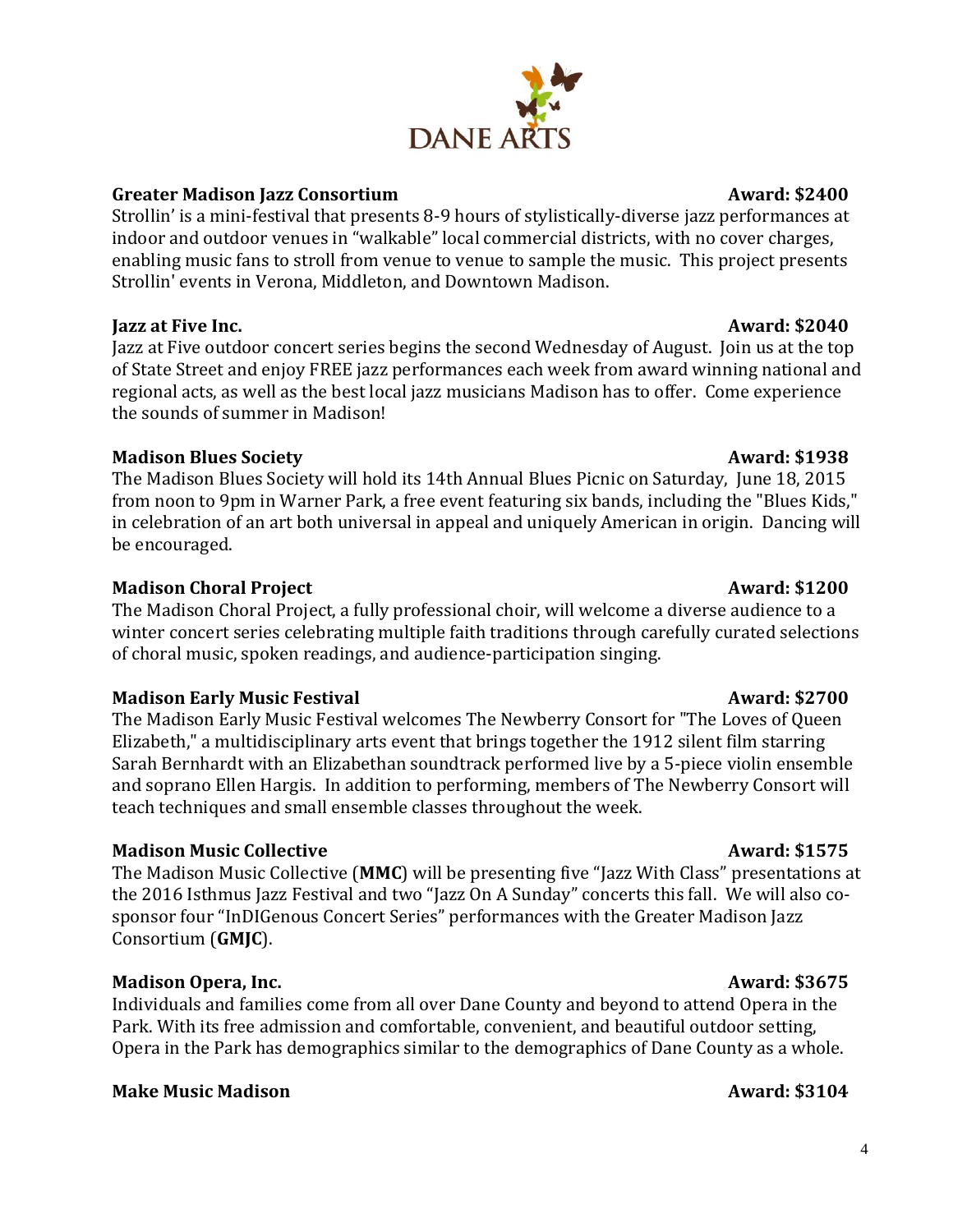

Make Music Madison is a free, citywide, outdoor celebration of community through music, held annually on the summer solstice, June 21.

## **Marquette Neighborhood Association Lines and Award: \$652**

The Cottonwood Stage Expansion for the Marquette Waterfront Festival-June 11<sup>th</sup> and 12<sup>th</sup> 2016. The Cottonwood Stage has been a wonderful addition to the Marquette Waterfront Festival and was established two years ago to meet a growing demand for a more intimate, mellow setting within the context of the wildly successful Waterfront Festival. The Cottonwood has been the scene to many great Folk, Bluegrass, Singer/ Songwriter performances and has doubled audience size each year. By creating a second day we are opening up opportunities for performers like Jon Dee Graham from Austin to try some acoustic material on the folk stage then join his band on the main stage later in the day. The expanded Cottonwood is allowing more local performers like Ana Vogelzang and Josh Harty to perform. The funds requested will mainly be used for Artist fees. While the expanded seating and sound costs will be absorbed by the festivals general revenue. We will establish seating for 200 and have snacks and beverages available at this stage for the first time so the audience won't be moving back and forth between stages. Noted folk musician Bobby Batyko is booking this stage this year. Bobby is a major organizer of the noted Sugar Maple Festival and is putting together a stellar and varied lineup. This stage will be promoted more intensely this year through WORT and Wisconsin Public Radio.

# Middleton Community Orchestra **Award: \$2625**

To celebrate the Middleton Community Orchestra's seventh season, the orchestra will present two concerts in collaboration with young, guest artists from Dane County including guest conductor Kyle Knox, pianist Thomas Kasdorf and voice students at the UW School of Music.

### **North/Eastside Senior Coalition Award: \$704**

Enjoy free, live music for the whole family at the 22nd Annual Summer Concert Series at the Warner Park Shelter, 2930 N. Sherman Avenue on Monday evenings June 13<sup>th</sup>, 20<sup>th</sup> & 27<sup>th</sup> and July 11<sup>th</sup>, 18<sup>th</sup> & 25<sup>th</sup> from 6-7:30 pm (Rain date is August 1<sup>st</sup>). Bring a lawn chair or blanket to sit on. Each week a local band plays jazz, country, swing, big band, R&B, rock, bluegrass or Mexican music in this relaxed, intimate setting. More information at www.nescoinc.org.

# **Robert Queen Award: \$3640**

The Central Park Sessions is a free concert series happening throughout the middle and latter part of the summer on Thursday evenings and gives families to come together at a beautiful setting to enjoy music and dance and have dinner and socialize. The concerts are unique and present music from different regions of the US and the world.

# **Token Creek Festival, Inc. Award: \$2600**

The 2016 Token Creek Chamber Music Festival continues to explore the intimacy between the natural world and art. Programming this year celebrates the reconstruction of the beautiful meandering stream on the farm property we call home. A forum offers a restoration ecology

5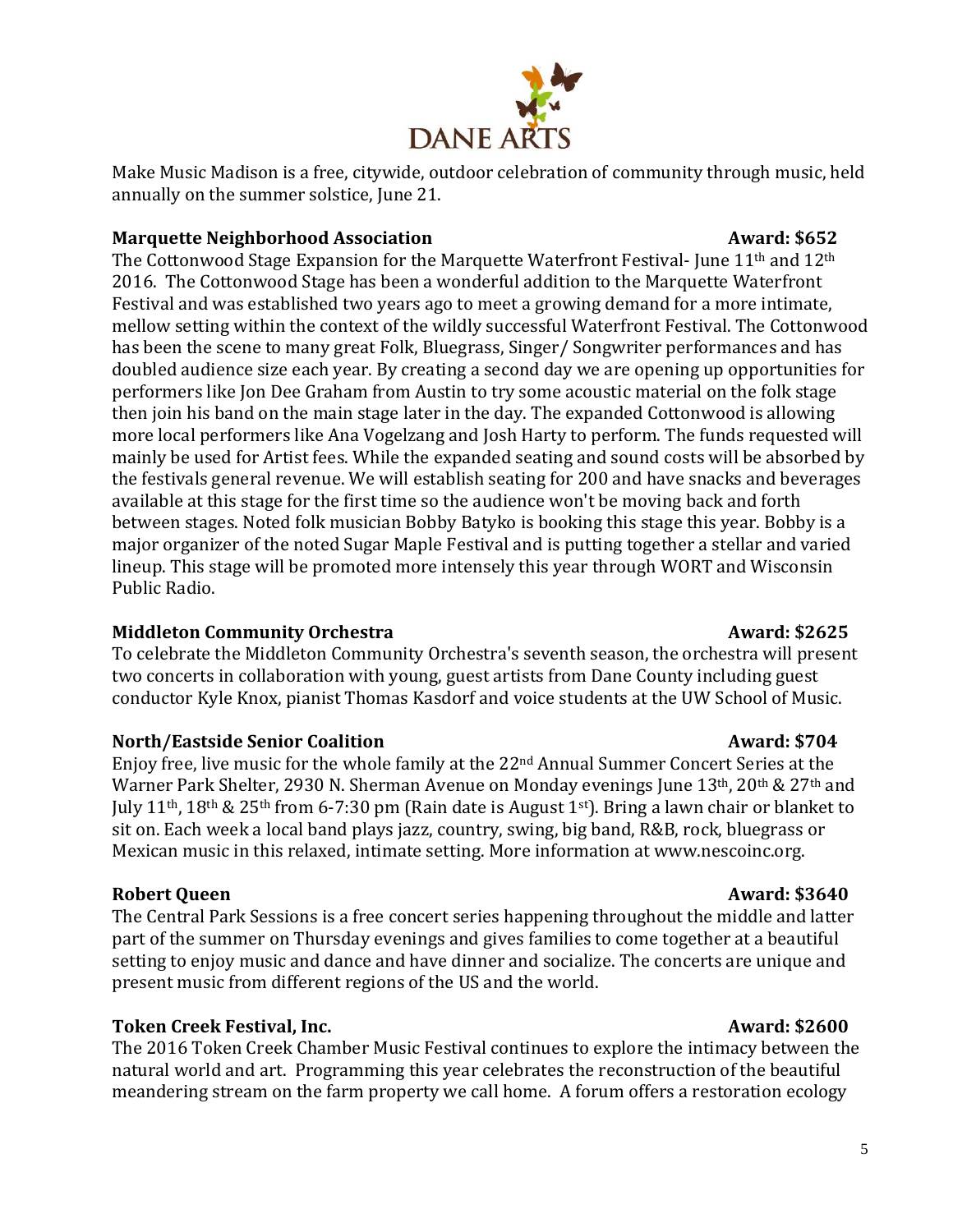# **Wisconsin Chamber Orchestra Award: \$2625**

Concerts on the Square have been a fixture of Madison's cultural landscape for 32 years. One of the this season's highlights is the July 27th concert featuring Chitravina N. Ravikiran, who is critically acclaimed across the world and been hailed as the, "Mozart of Indian Music," by the *Wisconsin State Journal*.

# **Wisconsin Union Theater Award: \$3000**

The Madison World Music Festival (September 16-17, 2016) will proudly celebrate musical traditions from around the world during two days of free public activities include headlining acts by international artists from around the globe and educational programs such as workshops and in-school performances.

# **Wisconsin Youth Symphony Orchestra Award: \$2983**

The Evelyn Steenbock Fall Concerts are the first performances of the WYSO season, showcasing the talents of our diverse young musicians. The Steenbock Concert Series is dedicated to private and school music teachers, who will again be honored in 2016 for their dedication to music education, and their impact on all WYSO students.



### update, and our concert programs are anchored by works of the ultimate musical naturalist, Franz Schubert.

# Urban Community Arts Network, Ltd. **Award: \$2360**

Urban Community Arts Network, Ltd. is hosting For the Love of Hip-Hop, a free, outdoor summer concert series featuring all local artists. The aim of this series is to create performance opportunities for Dane County Hip-Hop artists and to expose the community to the vibrant Hip-Hop culture in Dane County.

# **Village of Waunakee Award: \$439**

A series of summer outdoor concerts are planned for The Village of Waunakee. The concerts will take place on Tuesday evenings for seven consecutive weeks spanning between June and July, 2016. Bands will change weekly and represent different genres of music each week.

# **Willy Street Chamber Players Award: \$1600**

The Willy Street Chamber Players are the new faces of chamber music in Madison. In residency at Immanuel Lutheran Church in the Williamson/Marquette neighborhood, the group features musicians who live on the East Side of Madison and perform with the cities major arts organizations.

# **Wil-Mar Neighborhood Center Award: \$3500**

La Fete De Marquette is a free and inclusive event. We expect and welcome people of all backgrounds and socioeconomic statuses, including community youth and households that would normally not have a chance to participate in free activities and see world-renowned performers from multiple genres.

6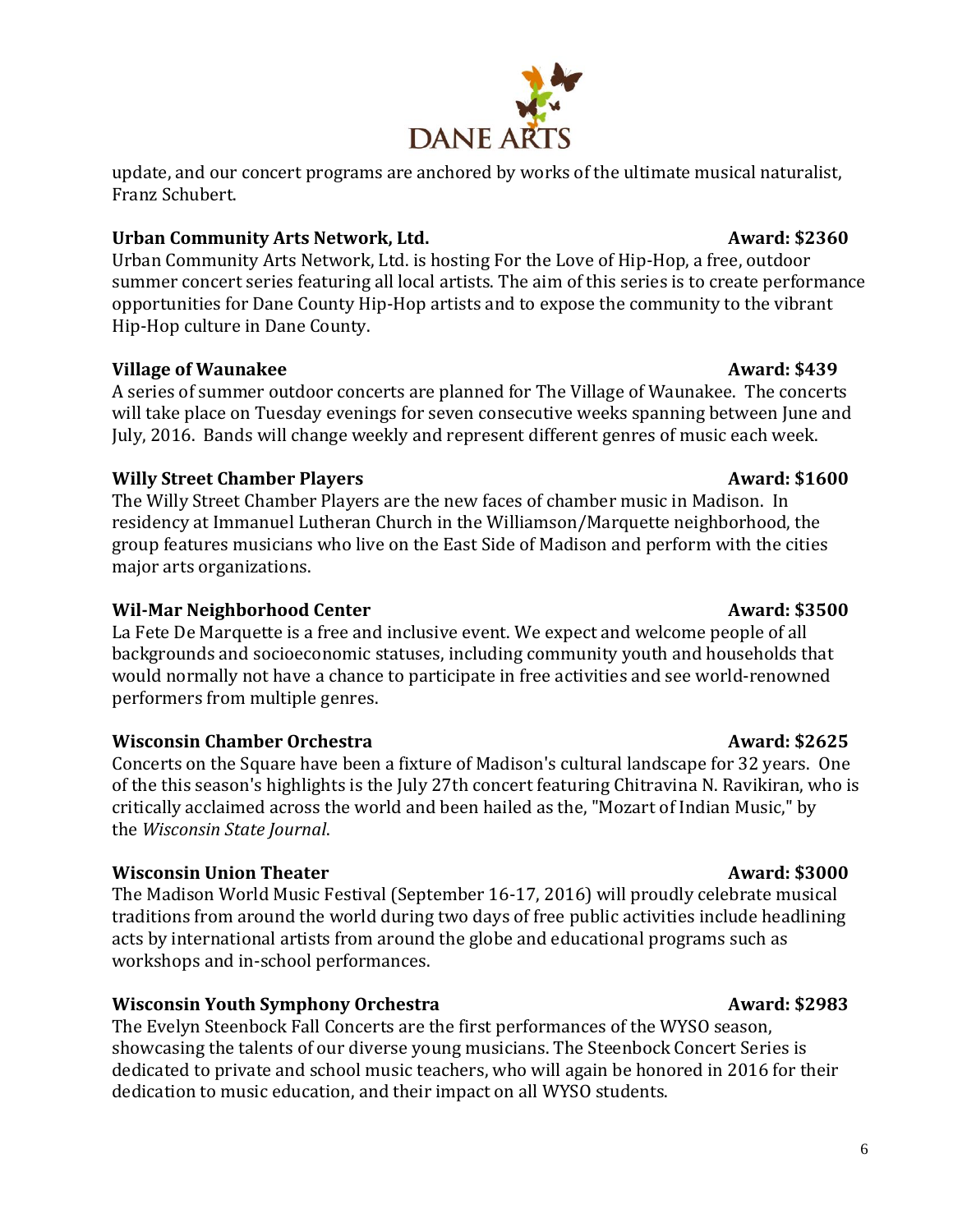# **Multidisciplinary**

# **African Association of Madison, Inc. Award: \$2000**

Under the theme "African Fabrics and Textiles" the African Association of Madison will produce AFRICA FEST 2016 at Central Park on Saturday, August 13, 2016. AFRICA FEST will showcase African textiles and culture through displays, songs, crafts, stories, foods, history, and heritage to help build bridges of diversity in Dane County.

# **Arohana School of Music Award: \$1300**

Multi-culturally diverse festival of artistic and cultural significance that will showcase Classical music and dance of India, and western solo/ensembles performing arranged pieces.

# **City of Madison Award: \$1660**

Maker Faire is the Greatest Show (and Tell) on Earth—a family-friendly festival of invention, creativity and resourcefulness, and a celebration of the Maker movement.

# **Design Coalition Institute Inc.** The contract of the contract of the Award: \$3098

La Fete De Marquette is a free and inclusive event. We expect and welcome people of all backgrounds and socioeconomic statuses, including community youth and households that would normally not have a chance to participate in free activities and see world-renowned performers from multiple genres.

# **Disability Pride Madison Award: \$2595**

The Disability Pride Festival celebrates the lives and civil rights of all people with disabilities. Through art and performance, we will share the stories of our lives, breakdown and end internalized shame and stereotypes and build a stronger, more inclusive community for everyone.

Pursuit is an all-new collaborative project combining original Jazz and Electronic music with Hip-Hop and Contemporary dance. The show follows a young woman on her fantastical journey to enlightenment while fighting her own inner demons along a dark and twisted path.

# **Madison Circus Space Award:**  $\frac{1}{3}$  Award: \$1434

The Madison Circus Space presents the Skeleton Circus, featuring new circus acts by local and regional performers including hoop dance, German wheel, aerial dance, juggling, and acroyoga. Audiences will have two chances to see this performance, on Friday, June 17, at 6:00 and 9:00pm. Everyone is welcome and performances are family friendly.

# **Madison Library Foundation Award: \$3500**

Madison Public Library will host the 2016 Wisconsin Book Festival by scheduling 60+ free public programs presenting fiction, history, science, poetry, and spoken word, featuring local literary voices alongside nationally-recognized authors. With an anticipated audience of 12,000, the festival supports the library's mission to celebrate ideas, promote creativity, connect people, and enrich lives.

# **Lo Marie Award: \$2038.4**

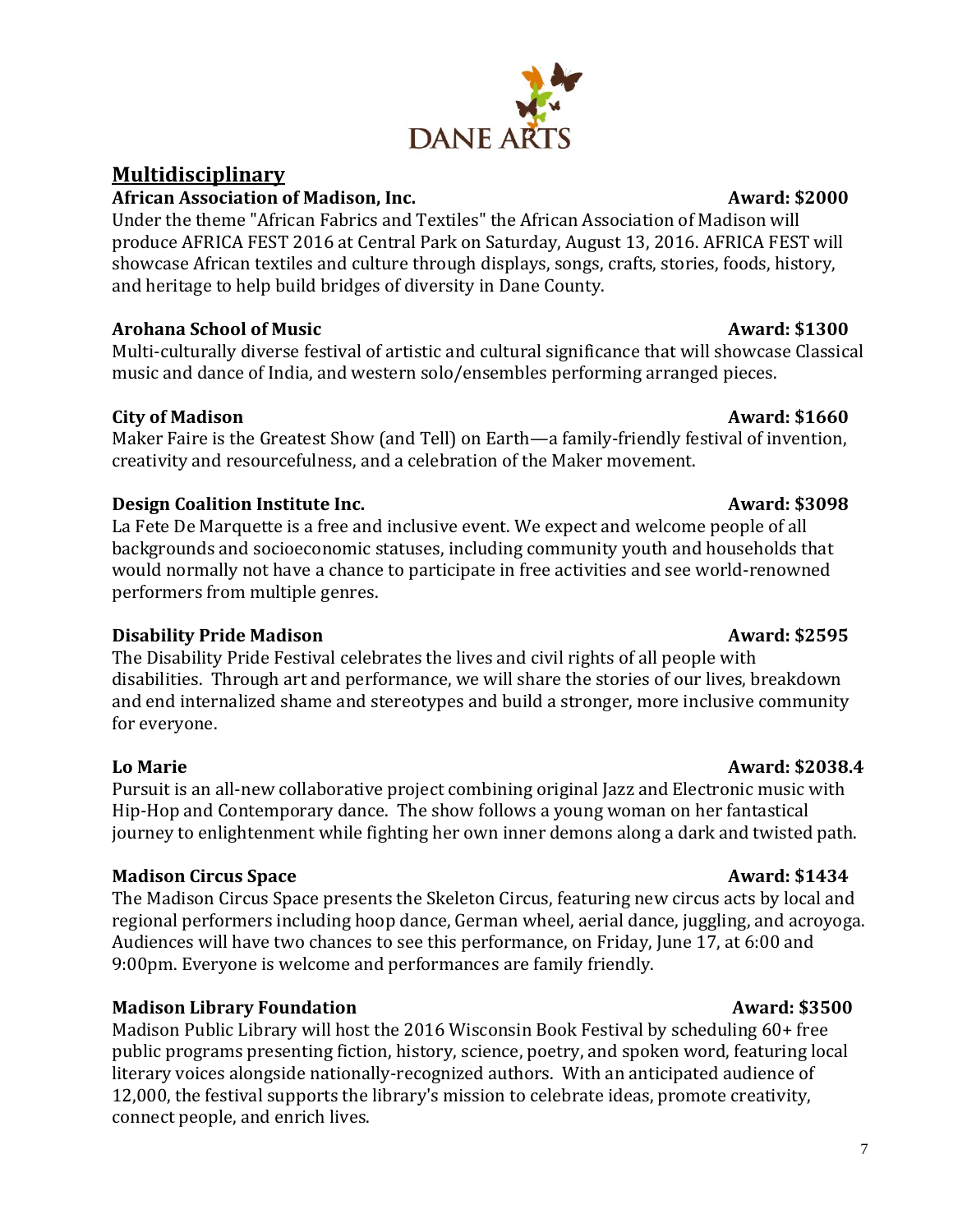

### **Mazomanie Charitable Alliance** and a series are a series and award: \$931

The Gandy Dancer Festival was first held in 2007 at Madison's Central Park as a one-time event to benefit the Mid-Continent Railway Museum in North Freedom. A co-sponsor that year was the Southern Wisconsin Bluegrass Music Association, which organized the musical line-up of local and regional folk, bluegrass and blues musicians as warm up for the appearance of the nationally known bluegrass band, the Alan Munde Gazette. The festival was so popular with the general public and the event organizers that it was decided to hold the festival a second time, again as a benefit for the railroad museum. But the location was moved to the newly completed Westland Promenade in Mazomanie.

The new venue allowed the festival's organizers to add other activities to the musical program that were not available at the Madison location. Community leaders were asked to join the planning committee and partnerships were created with the Mazomanie Free Public Library and the Mazomanie Historical Society to help fashion these activities with the goal of appealing to young families as a way to boost our audience appeal beyond an older generation that tends to favor Americana music. During the nine years that the festival has taken place other local and regional organizations have participated in providing exhibits and activities to enhance the festival's program. These organizations include the Madison Children's Museum, the Cross Plains Lions Club, the Mazomanie Movement Arts Center, the S-Gauge Club of Madison, Cornerstone Carriages, Shenanigans, and the newly opened Micro-Car Museum.

The Gandy Dancer Festival is a production of the Mazomanie Charitable Alliance. It is a free, one-day event which features musical performances by local, regional and nationally known Americana artists, along with family activities, rides and exhibits.

# **Overture Center Foundation Award: \$2450**

Overture's Rising Stars is a local talent show created to highlight and celebrate the amazing talent of our community members and to build awareness of Overture Center for the Arts and its programs.

# **TAPIT/new works and the set of the set of the set of the set of the set of the set of the set of the set of the set of the set of the set of the set of the set of the set of the set of the set of the set of the set of the**

TAPIT/new works seeks from Dane County for the outreach and performances of *Ben Franklin & Baron von Steuben vs. the Paine County School Board*, a new play about what happens when historical figures get involved in contemporary controversies.

### **Wisconsin Historical Foundation Award: \$1500**

Summertime Fun provides an engaging experience to the casual museum visitor through immersive environments and activities. Expanding on themes found throughout the Museum, this programming offers enrichment activities that provide a deeper understanding of Wisconsin history.

# **Visual Arts**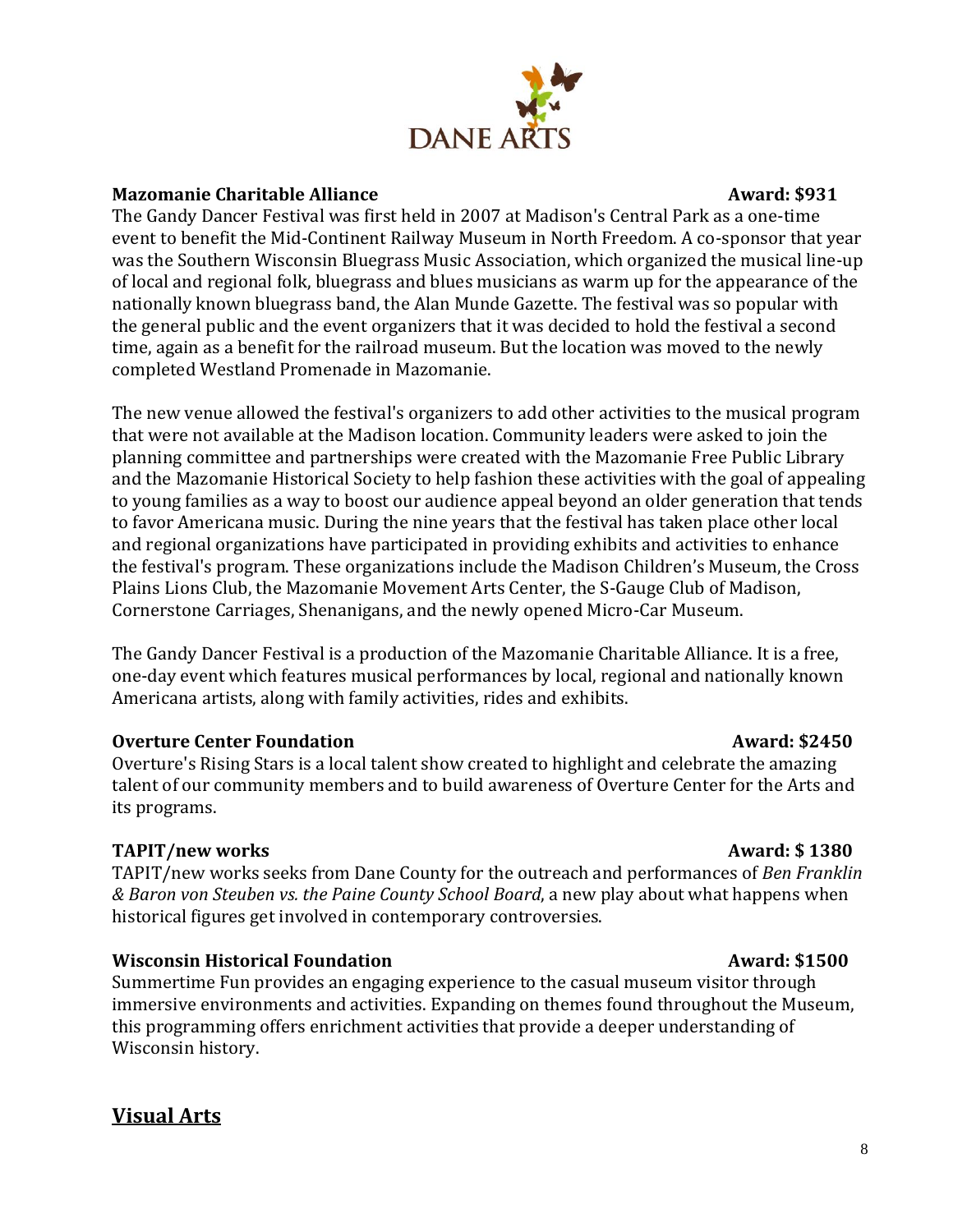## Arts & Literature Laboratory, Inc. **Axes Award: \$960**

Arts + Literature Laboratory (ALL) offers year-round exhibition opportunities for local and national artists in a unique collaborative space for visual, literary and performing artists. ALL will present its first Dane County Emerging Artists series February through April 2017, featuring three exhibitions by promising local artists.

## Art Working **Award: \$300**

Art Working, in partnership with the Madison Public Library, is hosting a summit specific focus of the summit will be the intersection of the **Arts, Ability, Access and Enterprise.** The event is specifically designed to assist diverse populations, who are interested in arts-based small business ownership. The summit will take place on May 17, 2016 at the Madison Public Library, Central Branch, and will be free and open to the public. The project is being funded in part by the Wisconsin Board for People with Developmental Disabilities. It will also provide an opportunity for existing small businesses to share knowledge, engage in marketing, and expand their customer base. The event will consist of six individual workshops and a keynote address. Presenters are being selected based on the input of stakeholders and the community.

## **Bayview Foundation, Inc. Award: \$2625**

Bayview's Place-making Mural is the first project in a series of planned initiatives to increase resident engagement, beautify the neighborhood and publicly identify Bayview as home to hundreds of Madison immigrants and refugees from twelve different countries. An estimated 100 residents of all ages and backgrounds will create the artwork.

# **Cambridge Arts Council Award: \$1530**

The Inaugural Midwest Fire Fest is a celebration of all arts, visual and culinary, that are created with fire. The performance heavy event will feature an iron pour, fired pottery and large sculpture built and fired on location and unveiled at white heat.

# Gay Straight Alliance for Safe Schools **Award:** \$2100

*Captured* is a series of images taken of youth inside the Dane County Juvenile Detention Center. The series hopes to expose the public to what life is like for incarcerated youth, while at the same time creating a visual narrative that documents and puts a face to what racial disparity looks like in present-day Dane County.

# **Madison Museum of Contemporary Art Award: \$1575**

Drawn from MMoCA's permanent collection, *Our Good Earth* is an exhibition featuring a wide range of artworks connected by themes in which artists explore the natural world. Included works will reveal the modern and contemporary artist's concern for the planet; compassion for flora and fauna; concerns about threats to the natural world; and topics of environmental renewal and restoration.

### **Street Pulse- Refuge Films Award: \$2600**

# **DANE ARTS**

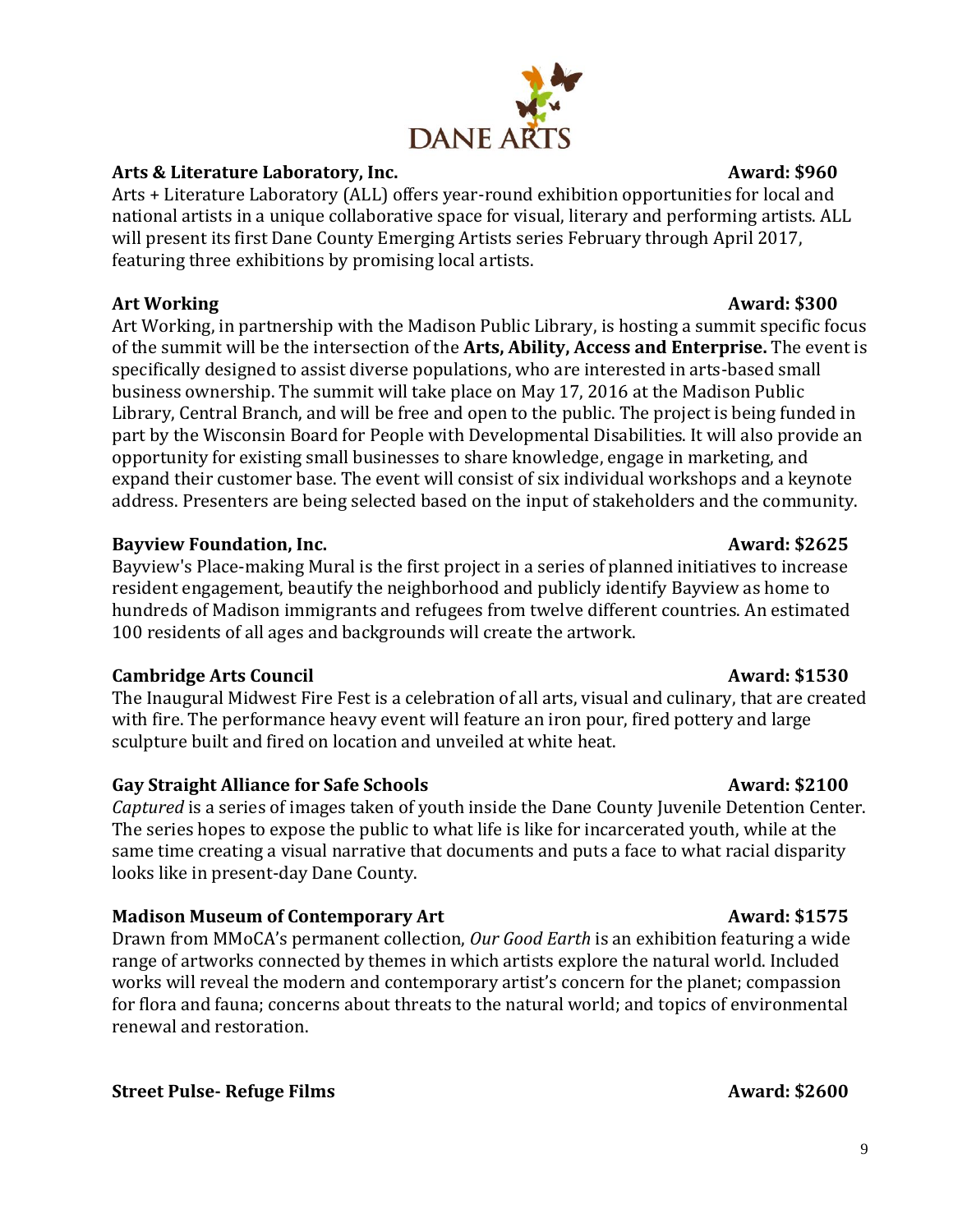

*ARTISTS IN ABSENTIA*, a documentary by the director of *Dostoevsky Behind Bars,* gives viewers a chance to meet the men from Oakhill Correctional Institution, a minimum-security prison in Oregon, Wisconsin, who cannot attend the exhibition of their writing, music, art and acting mounted at Madison's central library.

## **Wisconsin Academy of Arts Sciences and Letters <b>Award: \$1620**

This project will develop an exhibition and related programming about the revival of Haudenosaunee (Iroquois) raised beadwork among the Wisconsin Oneida, who have been established on lands near Green Bay since the 1830s. Their distinctive raised beadwork technique, while typically associated with items made for tourists, is increasingly used on pieces made for personal and ceremonial use as a marker of Haudenosaunee identity. For the Wisconsin Oneida, it represents a vital link to sister Nations in New York and Ontario. Organized in partnership with the Oneida Nation Arts Program (ONAP) and the Oneida Nation Museum (ONM), *Beading Culture* will focus on a key group of artists who teach and participate in beading circles. Working closely with the artists, the exhibit team will present a complex, layered story of resilience and cultural preservation. The show will include examples of early raised beadwork; pieces by Six Nations beaders who have mentored Wisconsin artists; video of beading circles; and objects that reveal technique. If fully funded, public programming will include artist demonstrations, lectures, panels, student workshops, and gallery talks.

| <b>Capitol Grants</b><br><b>Capitol City Band Association</b><br>Purchase of electronic equipment.                  | <b>Award: \$1482</b> |
|---------------------------------------------------------------------------------------------------------------------|----------------------|
| <b>Madison Children's Museum</b><br>Design to Move: the Community Stairwell Collaborative Art Project.              | <b>Award: \$1500</b> |
| <b>Madison Trust for Historic Preservation</b><br>Listening devices for summer historic architecture walking tours. | <b>Award: \$262</b>  |
| Urban Community Arts Network, Ltd.<br>Audio/Visual upgrades for community events.                                   | <b>Award: \$713</b>  |
| <b>Wisconsin Academy of Sciences, Arts &amp; Letters</b>                                                            | <b>Award: \$900</b>  |

Plexiglas topped cases, wall shelves and mannequins for current artwork on exhibit.

### **2016 Cycle 2 Dane Arts Project and Short Order Grants**

# **Arts in Education**

**Lussier Community Education Center. Award: \$1,630 Award: \$1,630**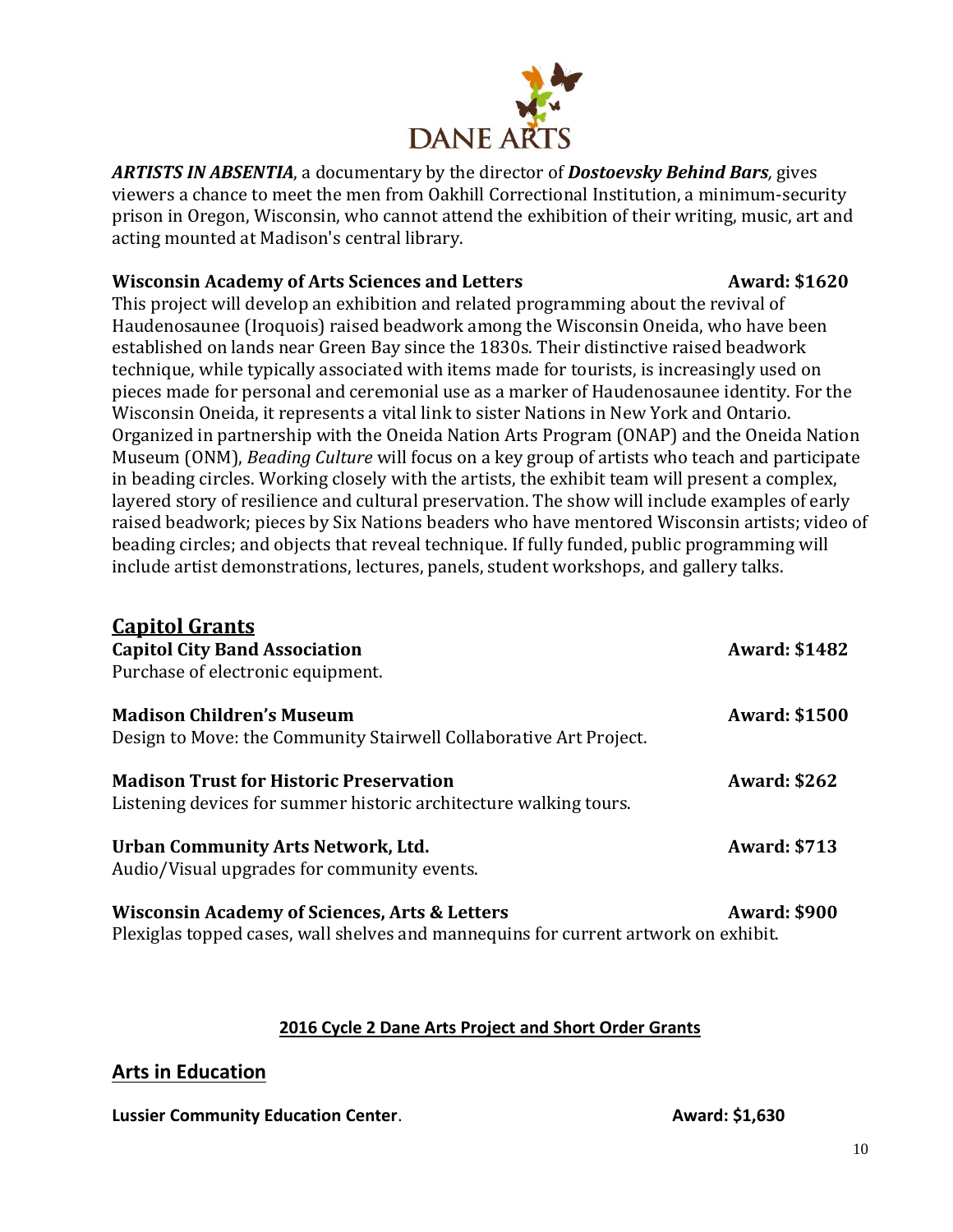Roughly 150 young people on Madison's west side explore a variety of art forms during afterschool and summer programming at the Lussier Community Education Center. Local artists guide students' engagement with ceramics, collage, hip-hop, video, and other media to be featured at the LCEC's Spring Gallery Night.

# **PLATO Award: \$731**

The Agora is a publication of PLATO: Participatory Learning and Teaching Organization, a memberled non-profit organization whose mission is two-fold: to develop and provide learning, teaching, and social opportunities for its members in association with the University of Wisconsin, and to provide scholarship support for returning adult students and other charitable purposes.

# **Madison Bach Musicians, Inc. Award: \$380**

Members of the Madison Bach Musicians will give outreach performances and talks, as well as work with the music students, at Kromrey Middle School (Middleton) and Glacier Creek Middle School (Cross Plains). MBM will play music by Bach, Handel, Corelli, and Vivaldi on historical instruments--harpsichord, baroque violin, and baroque cello--and will discuss performance style.

# **Greater Madison Jazz Consortium Award: \$2,754**

The Greater Madison Jazz Consortium will produce 8 jazz residencies in 2017 at elementary and middle schools in the Madison Metropolitan School District (MMSD). In so doing, we help MMSD achieve its goal of ensuring equity and access to high-quality arts education for all students.

# **Madison Symphony Orchestra Inc. Award: \$2,380**

The MSO's Fall Youth Concerts bring area elementary and middle school students into a world-class concert hall to experience live classical music performed by a professional symphony orchestra. The concerts are performed by the MSO in Overture Hall and feature the MSO's Fall Youth Concerto Competition winner(s).

# **Central Midwest Ballet Award: \$1,595**

Based on the Hans Christian Andersen story*, The Little Matchstick Girl* is an original ballet created to introduce our community to the beauty and artistry of dance, and to give our students an opportunity to perform in a professional quality production.

# **DANE ARTS**

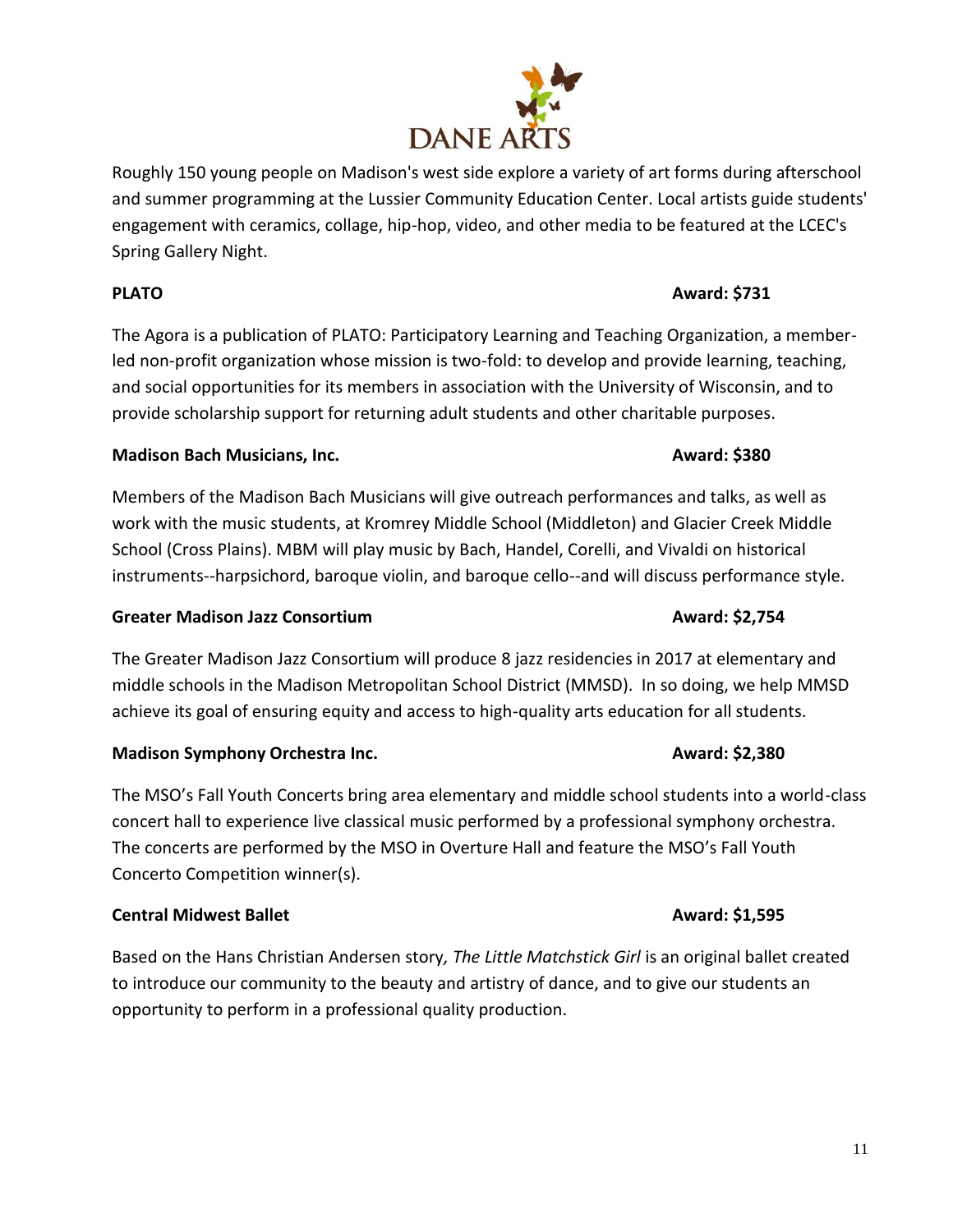VSA Wisconsin will conduct two visual art studio classes at the VSA Art Center on Madison's north side: Vets' Art Studio for approximately 30 veterans with disabilities, and Open Doors Studio for approximately 20 Madison area adults with disabilities.

# **American Players Theatre Award: \$2,783**

Potency of Poetry is a week-long, in-school residency program utilizing the unique performance skills of APT's teaching artists to infuse students with an enthusiasm and enhanced appreciation of words, language and storytelling, laying the groundwork for a student population better equipped to understand and appreciate complex text such as Shakespeare's, and ultimately to become ready audience members.

## **Madison Symphony Orchestra Inc. Award: \$2,380 Award: \$2,380**

The MSO's Spring Young People's Concert 2017 brings middle and high school students into a world-class concert hall to experience live classical music performed by a professional symphony orchestra. The concert is performed by the Madison Symphony Orchestra, led by Music Director John DeMain in Overture Hall and features the MSO's Bolz Young Artist Competition winners.

# **Dance**

### **Dance Wisconsin Award: \$1,706**

Dance Wisconsin's production of "Nutcracker Ballet" is a family-friendly ballet, performed by local dancers. It includes a talented live orchestra, beautiful singers, and guest artists Gillian Murphy and James Whiteside courtesy of American Ballet Theatre.

### **Li Chiao-Ping Dance Award: \$2,385**

A collaboration between choreographer Li Chiao-Ping and visual artist Douglas Rosenberg, *i--LAND*  examines and explores the immigrant experience. Focusing on two ports of entry into the United States – Angel and Ellis Island – Li and Rosenberg interweave spoken text with Li's signature, inventive movement and Rosenberg's acclaimed visual designs to engage stories of immigrants from the late 1800s to the present.

# **Kanopy Dance Theatre Inc. Award: \$1,680 Award: \$1,680**

Kanopy presents *Baba Yaga: Portrait of the Wickedest Witch. A* folktale of a witch, peasant girl, magic doll, wicked stepsisters -all come to life in a Cinderella story. Complemented by puppetry,

# **VSA Wisconsin Award: \$2,160**

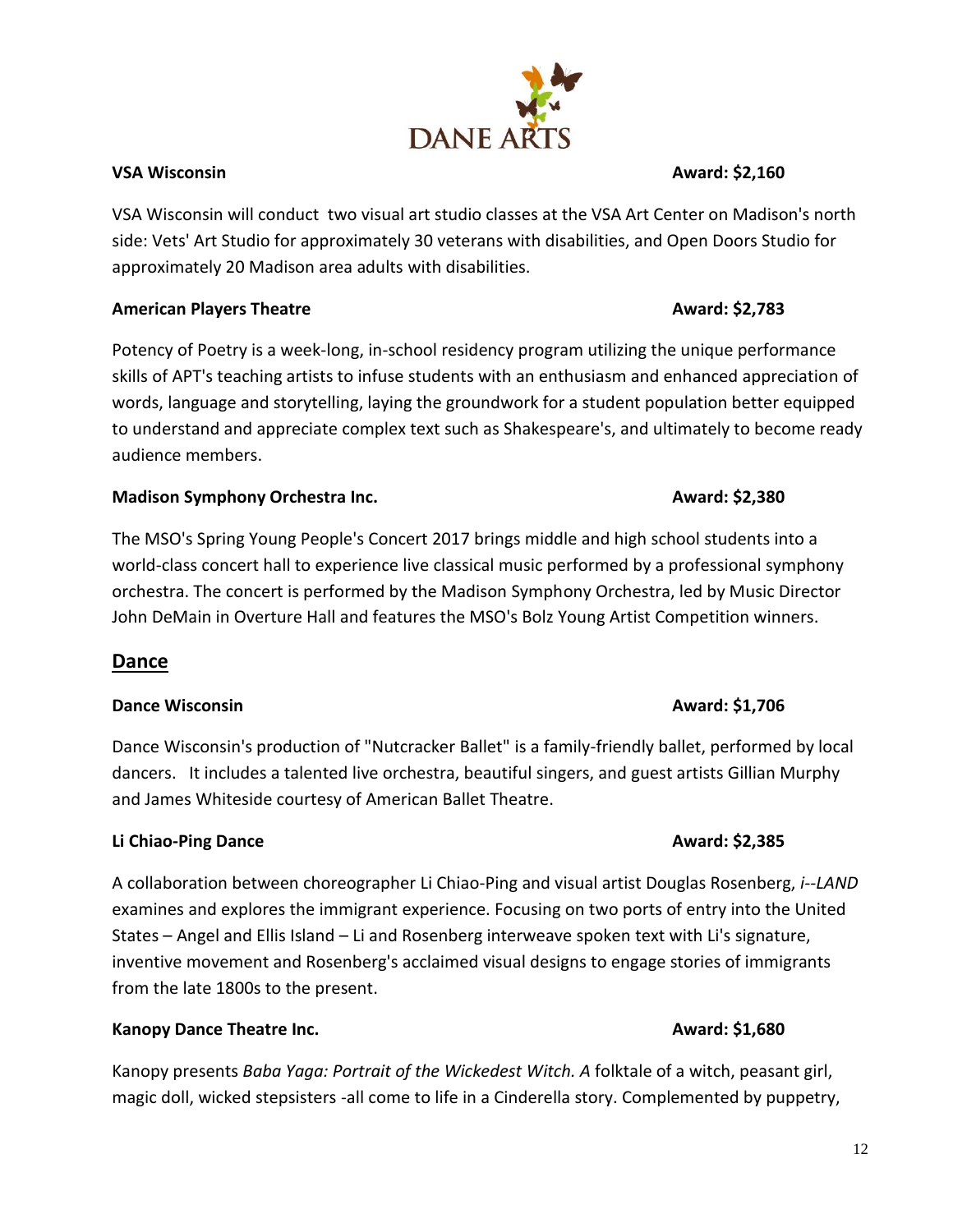storytelling, costumes by acclaimed NYC designer David Quinn, and beautifully rendered by the creative choreography of Kanopys Artistic Directors.

# **Kanopy Dance Theatre Inc. Award: \$1,855 Award: \$1,855 Award: \$1,855**

Kanopy presents *Snapshots of Spain*, a collaboration with world renowned contemporary flamenco and Spanish artists. The production will include new works by Kanopy Directors, and guest artists inspired by the poetry of Lorca and Machado, the paintings of Goya, Dali, and Picasso, and the driving rhythms of Spanish music. Celebrate Spain's legacy of culture and art through elegant, contemporary and experimental dance.

# **Cycropia Aerial Dance, Inc. Award: \$1,446 Award: \$1,446 Award: \$1,446**

Cycropia Aerial Dance is a community-oriented organization that encourages people, of Dane County and beyond, to experience a unique form of dance. Their spring show production will include new and existing aerial dance works. Audience members represent a diverse group, from children to adults, and from all walks of life and backgrounds.

# **Multidisciplinary Arts/Culture**

# **Opera for the Young, Inc. Award: \$1,060 Award: \$1,060**

Opera for the Young presents its seventh annual Family Opera Day at the Overture Center for the Arts in June 2017. A free performance of *The Elixir of Love* will be complemented with workshops in theater, music, and design with assistance from the Madison Youth Choirs and Madison Children's Museum OFTY involves children in all aspects of the show - from design to performance. In this engaging manner, OFTY fulfills its mission to ignite enthusiasm for opera.

# **Overture Center Foundation Award: \$2,753**

On February 25, 2017, Dane County residents will again have the opportunity to participate in Overture's International Festival to connect with cultures, languages and people representing countries from all over the world. The International Festival is the most ethnically diverse event in Dane County.

# **TAPIT/new works. Award: \$1,643**

TAPIT/new works Ensemble Theater will create and produce a new multi-disciplinary production, *Typhoid Mary & Patient Zero: A play set at the intersection of public health and personal freedom*. Free outreach events with participants in UW-Madison's PEOPLE and Nursing School programs will engage college students and young people from minority backgrounds.

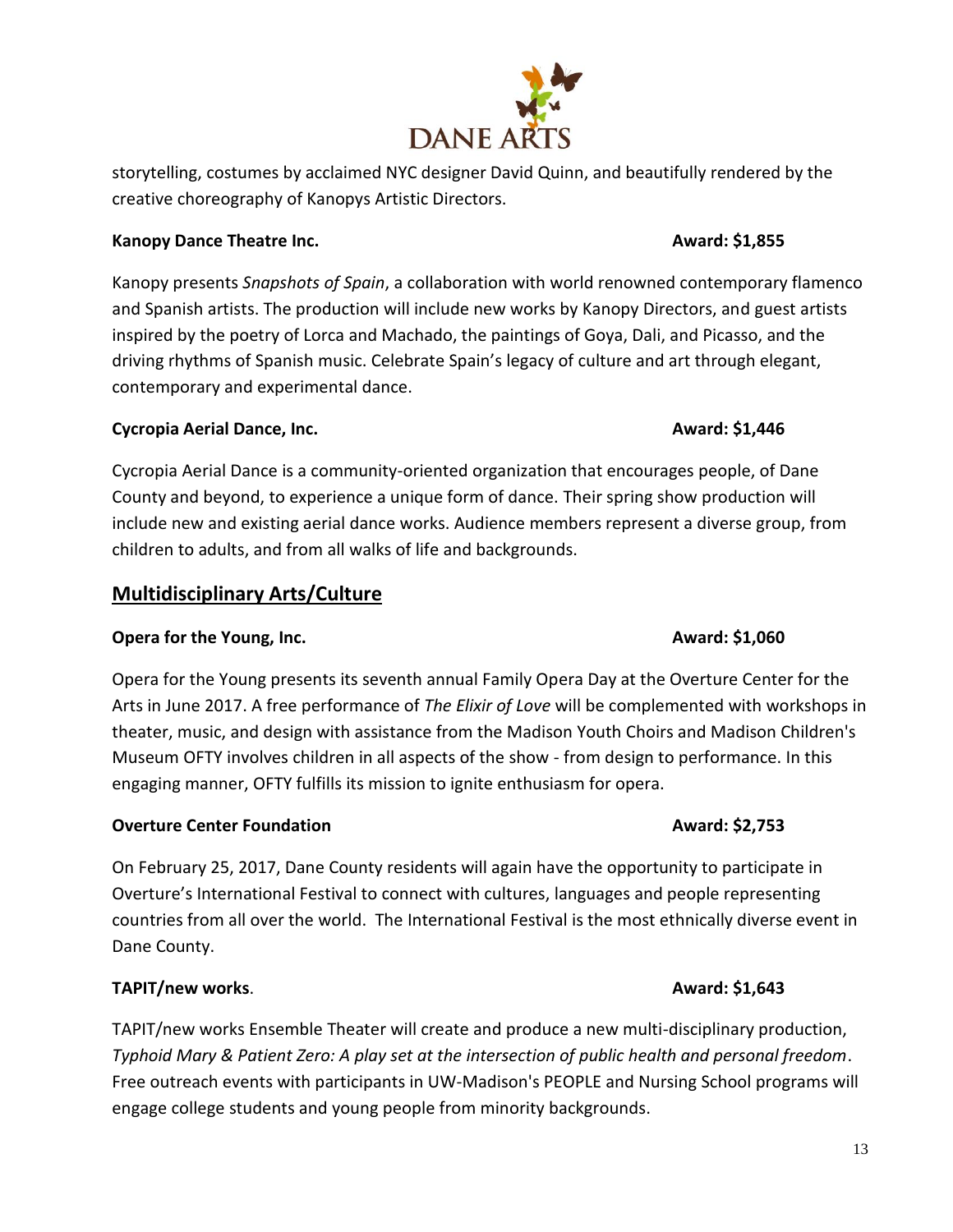This piece hopes to illuminate and expose our fragility, humor and strength-collectively as we are exposed and drawn into moments both magical and painfully-real elicited from The BED. Theatre LILA is dedicated to and focused on presenting stories and plays which are told and performed by a diverse group of artists. By collaborating with the UW-Madison Memorial Union Performing Arts Committee we are hoping to expand our audience to include a younger and more diverse audience.

### Arts & Literature Laboratory, Inc. **Alterature Laboratory, Inc. Award: \$1,634**

Arts + Literature Laboratory is proud to present *The Watershed Reading Series*, a monthly reading featuring local, regional and national, award-winning writers. On the third Friday of each month, the Watershed Reading Series at Arts + Literature Laboratory features three to five local and visiting writers of poetry, fiction, and nonfiction. This is an organization committed to equitable access for all to literary arts (and visual arts) programming.

### **Simpson Street Free Press. Award: \$901**

This series brings local history, music, and the arts alive for young readers. Producing *Where in Dane County* is a core curriculum, writing-for-publication process. It's how we teach local history and the arts. These stories lead young readers to fascinating content that celebrates history and the arts in Dane County.

### **Music**

### **PEBOGA Award: \$1,828**

Fall Gospel Fest is a one-day inspirational music event that serves as a platform for both contemporary and traditional gospel music and features national recording artists who share the stage with local artists.

### **Madison Flute Club Award: \$798**

The Wisconsin Flute Festival, a program of the Madison Flute Club, is an annual one day educational intensive which brings together flutists, flute enthusiasts and music lovers of all ages and ability levels from throughout the Midwest.

### **Madison Youth Choirs Award: \$1,575**

Madison Youth Choirs, in collaboration with the Madison Metropolitan School District (MMSD), will host the 7th Annual Madison Boy choir Festival on Saturday, January 28, 2017. Shaped by

# **Theatre LILA Award: \$3,308**

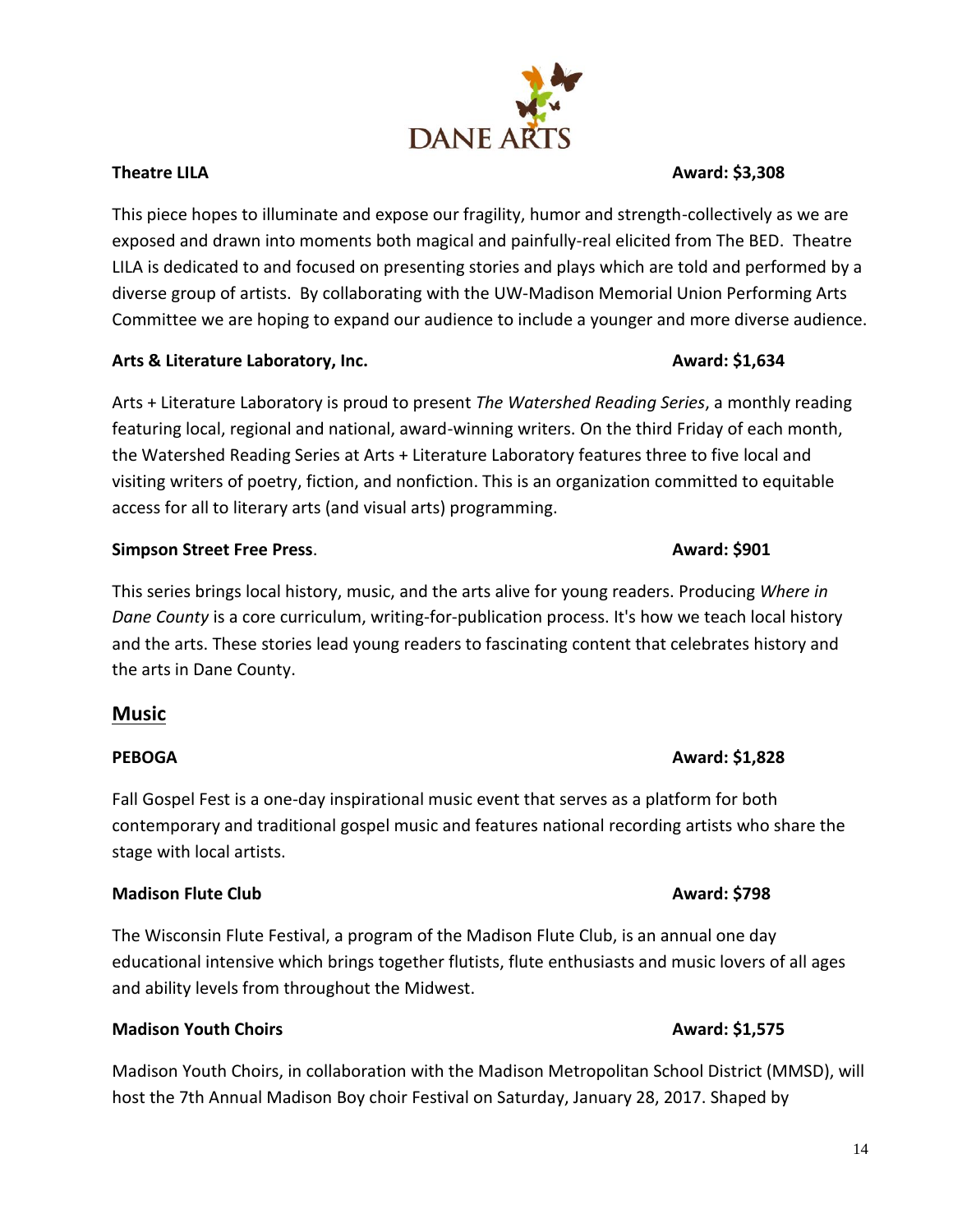# **City of Madison Award: \$2,236**

For more than a decade, Concerts on the Rooftop at Monona Terrace has provided an opportunity for thousands of music fans to enjoy the spirit of Dane County in a world class venue at no charge. The 6 concerts showcase a variety of music, opportunities for dance, great food and spectacular views!

# **Con vivo!...music with life. Award: \$851**

Con vivo!...music with life presents *Capitol Europeans* a performance of live chamber music on Saturday, February 11, 2017 at 7:30 pm at First Congregational Church in Madison. This organization is a dynamic, professional chamber music ensemble comprised of seven core musicians drawn from the Madison Symphony Orchestra, Wisconsin Chamber Orchestra and other regional performing groups.

# **Con vivo!...music with life. Award: \$1,106 Award: \$1,106**

This project*Kindred Spirits* is designed to enrich, entertain, and educate our targeted audiences by presenting rarely performed works by well known composers. Through interactive discussion during the concert, musical director Robert Taylor will provide fresh insight into the artistic and historical merits of the music and composers. Con vivo!...music with life is a dynamic, professional chamber music ensemble comprised of seven core musicians drawn from the Madison Symphony Orchestra, Wisconsin Chamber Orchestra and other regional performing groups.

# **Wisconsin Youth Symphony Orchestras. Award: \$1,571**

The Bolz Spring Concerts serve as the last performances of the WYSO season, and our diverse orchestra members are able to showcase their musical progress from the beginning of the season including instrumental mastery, poise and confidence and musical understanding.

# **Grace Presents Award: \$731**

Grace Present's monthly concert series offers a broad range of musical styles including jazz, classical, folk, world and more. Hour-long lunchtime concerts, held on the third Saturday of the month at Noon, are free for all to enjoy and feature exceptionally talented musicians from the local area. Offering free concerts of diverse styles draws a wide range of people to our Grace Presents concerts. The series features Dane County musicians almost exclusively.

# **DANE ARTS**

participant feedback and evaluation discussions from six successful past festivals, the 2017 event is expected to serve between 400-500 students in a daylong celebration of high-quality choral music.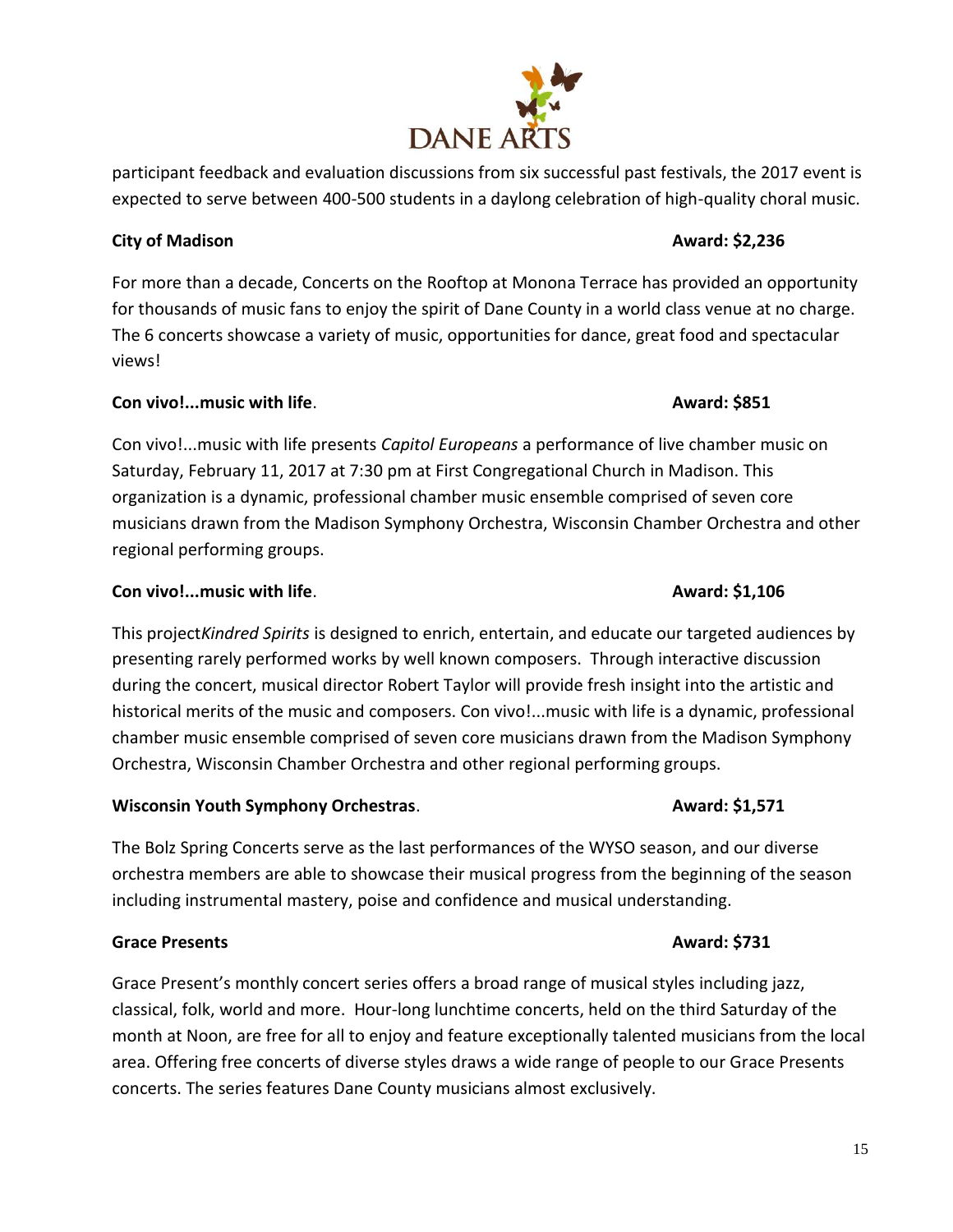### **Greater Madison Jazz Consortium Award: \$1,742 Award: \$1,742**

The Greater Madison Jazz Consortium will present *InDIGenous Jazz,* a series of four free concerts of music composed and performed by our community's finest jazz musicians. Each concert will include a Q&A with the evening's featured performers through which audiences deepen their understanding and appreciation of jazz.

### **Madison Music Collective Award: \$1,077**

The Madison Music Collective will produce two extraordinary event/concerts. The first concert features the internationally renowned and groundbreaking Gabriel Alegria Afro Peruvian Jazz Sextet. Our second concert/event stars Richie Cole & the Madison Alto Madness Orchestra in an homage to Charlie Parker's "Yard bird" opera being presented by Madison Opera.

### **Madison Choral Project Award: \$2,236**

The Madison Choral Project, a fully professional choir, will welcome a diverse audience to a spring concert series celebrating new compositions written after the year 2000, including the Wisconsin premiere of Ted Hearne's "Privilege," works by David Lang and Joby Talbot, and a world premiere by Madison-based composer Japser Alice Kaye.

### **Madison Youth Choirs Award: \$3,150**

Madison Youth Choirs' spring semester will encompass 16 weeks of choral rehearsals and several public performances focusing on a theme entitled "Hide and Seek," All nine performing choirs will also perform this program on a spring 2017 tour to a combined 25 schools and retirement homes. Over 500 young singers in Madison Youth Choirs' performing ensembles will sharpen their critical thinking, analytical, and investigative skills to identify patterns, puzzles and secret structures in musical compositions.

# **Madison Opera, Inc. Award: \$1,995 Award: \$1,995**

Madison Opera offers a range of youth engagement activities, all designed to share the magic of live professional opera with students from around Dane County, helping bridge the gap left by dwindling arts exposure and education in our schools. We are financially accessible, with tickets to our mainstage productions beginning at \$18 and a popular student rush program.

# **Middleton Community Orchestra Award: \$1,995 Award: \$1,995**

Performed by outstanding, amateur musicians from Dane County in collaboration with some of classical music's brightest stars who have ties to the area, MCO's Winter and Spring Concerts are

# **DANE AR**

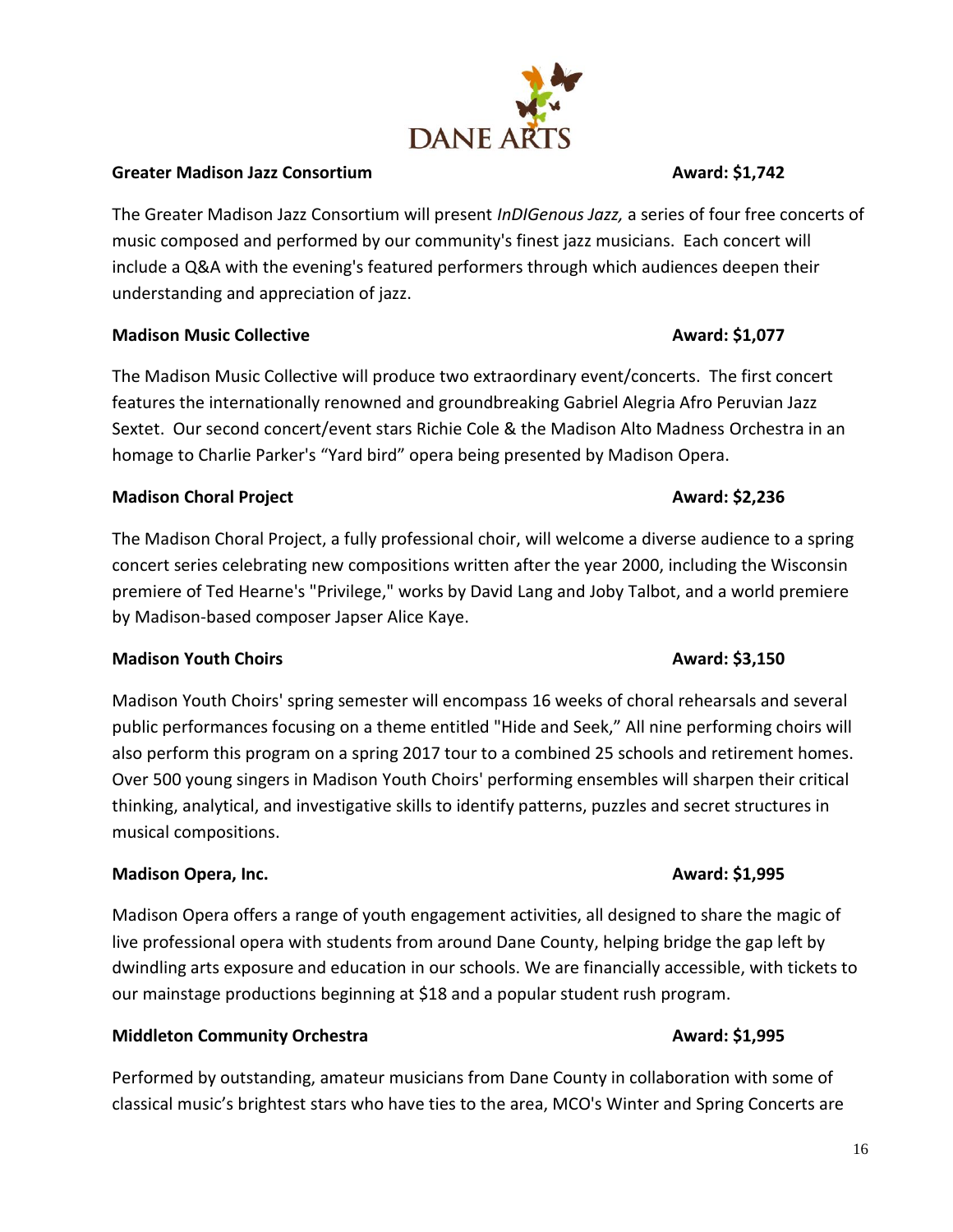affordable, accessible community events perfect for audiences of ALL ages. General Admission is \$10, and all students are admitted FREE of charge. At any given concert, there is a young, local soloist collaborating with the 70 musicians in the MCO performing for an audience of 300-400 at the Middleton Performing Arts Center.

### **Wisconsin Youth Symphony Orchestras Award: \$1,723**

The Diane Endres Ballweg Winterfest Concert Series, performed by WYSO's more than 480 young musicians in five orchestras, feature the most challenging repertoire of the year. These performances inspire WYSO members to increase their instrumental skills, listen closely to their fellow musicians, and give a stunning display of their talents to an appreciative audience.

# **Theatre**

Theatre LILA and Four Seasons Theatre present *Big Fish, the musical:* a father's story, a son's journey and life's epic adventure. LILA puts its style of inventive physical storytelling into this collaboration to present a magical tale about a family coming together—and the beauty of dreaming bigger.

# **First Act Children's Theatre**  Award: \$779

First Act Children's Theatre's *A Friend In Need* explores the joys and challenges of friendship. With music, puppetry and movement, Class Act brings high energy and fun to a serious subject. Puppetry, songs and audience interaction help tell the story in all Class Act productions. Student volunteers take small roles in the show.

# **Playtime Productions Award: \$1,505**

PlayTime will prepare and present its own version of the classic Charles Perrault tale, Cinderella, entitled *If the Shoe Fits-A Cinderella Story.* Children and families will enjoy delightfully funny sequences as the proper foot is sought for and the shoe is tried on repeatedly, through PTP's drama, song and dance. During the Dane County tour, 25 children will learn the craft of theatre by doing.

# **PlayTime Productions Award: \$1,505** PlayTime Productions

A twister warps Dorothy into the land of the wacky, weird, and wizardly Oz who resides in cyberspace. Toto becomes Mouse and he and Dot follow the world wide web as PlayTime

# **Theatre LILA Award: \$3,308**

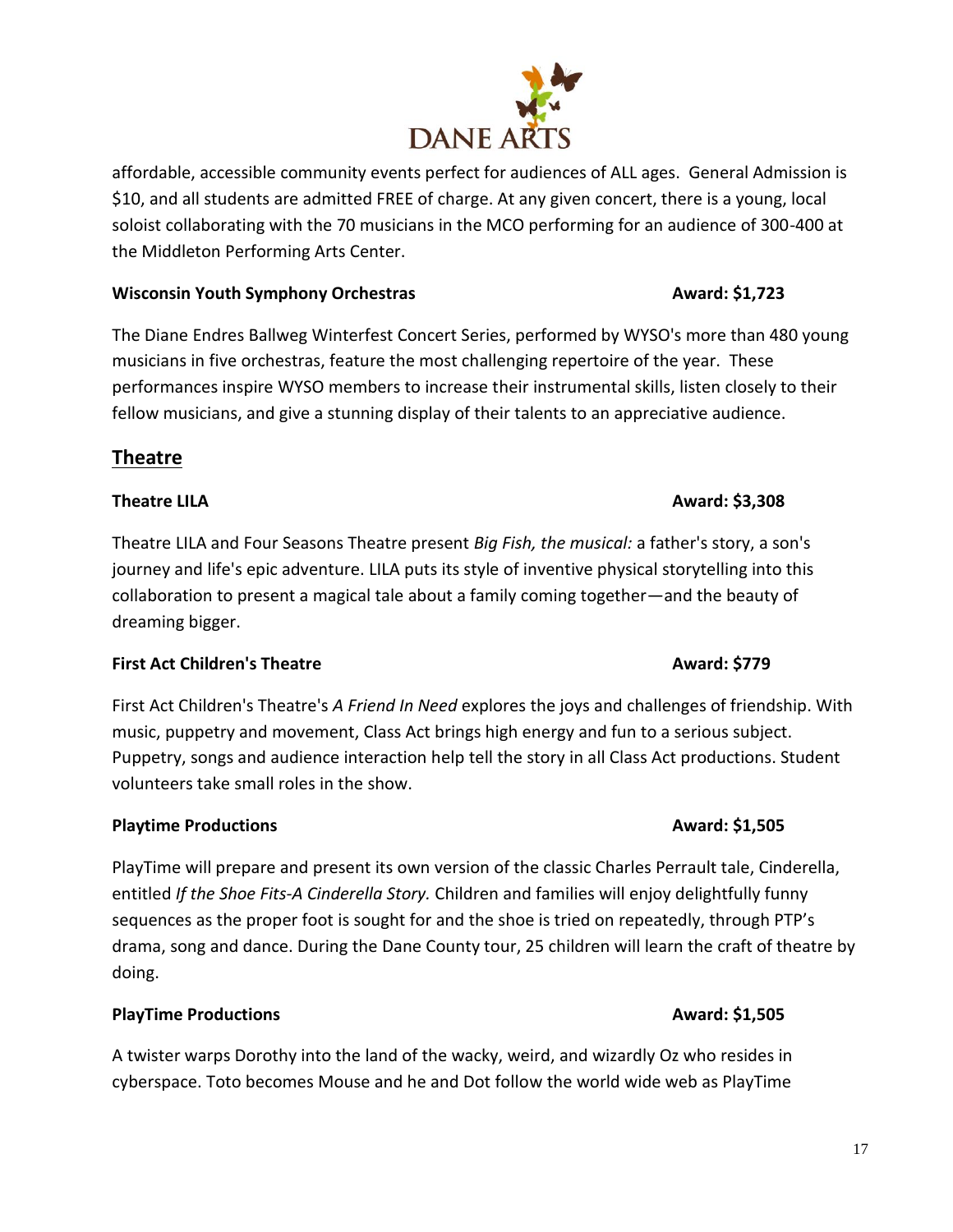# **Forward Theater Award: \$3,570**

Forward Theater is proud to present its first commissioned play, *Learning to Stay*, an adaptation by Jim DeVita of Madison author Erin Celello's novel. The show will run for 18 performances over 3 weeks at The Playhouse in Overture Center and will be accompanied by extensive opportunities to engage the community in discussion.

# **Children's Theater of Madison Award: \$2,550**

family.

CTM will present *To the Promised Land* in The Playhouse at Overture Center for the Arts from April 22 through May 3, 2017. *To the Promised Land* is a story about two girls who grow up in the same house on Walnut Street in Milwaukee, sixty years apart from each other; through a magical connection, they discover their similarities, their shared strength and hope, and how they both must overcome injustices to realize their dreams.

# **Children's Theater of Madison Award: \$2,363**

CTM brings *Seussical™* to The Playhouse in Overture Center for the Arts from February 25 – March 12, 2017. An imaginative musical that brings together characters and stories from Dr. Seuss' most loved books, Seussical™ teaches about the power of being unique, and the importance of fighting for your beliefs.

# **Visual Arts**

# **Mount Horeb Area Arts Association Award: \$760**

*The 11th Annual Spring Art Tour is* an artists' studio tour showcase planned for June 2-4, 2017. This 3-day open-art-studios event is free to the public, family friendly, and will highlight the artwork and studio spaces of about 2-3 dozen artists living and working within a 20-mile radius of Mount Horeb. We anticipate the upcoming tour will draw approximately 650-750 residents from Madison, Dane County and beyond.

# **Arts + Literature Laboratory Award: \$3,039**

Next summer, Arts + Literature Laboratory will launch *CSArt Madison*—southern Wisconsin's first Community Supported Art program—in an endeavor to support the local culture and creative economy of Dane County. CSArt Madison asks shareholders to invest directly in the arts community with a "buy local" mentality.

# **DANE ARTS**

Productions spirals this *WWW.OZ* tale to life at 15 Dane County venues, at low cost for the entire